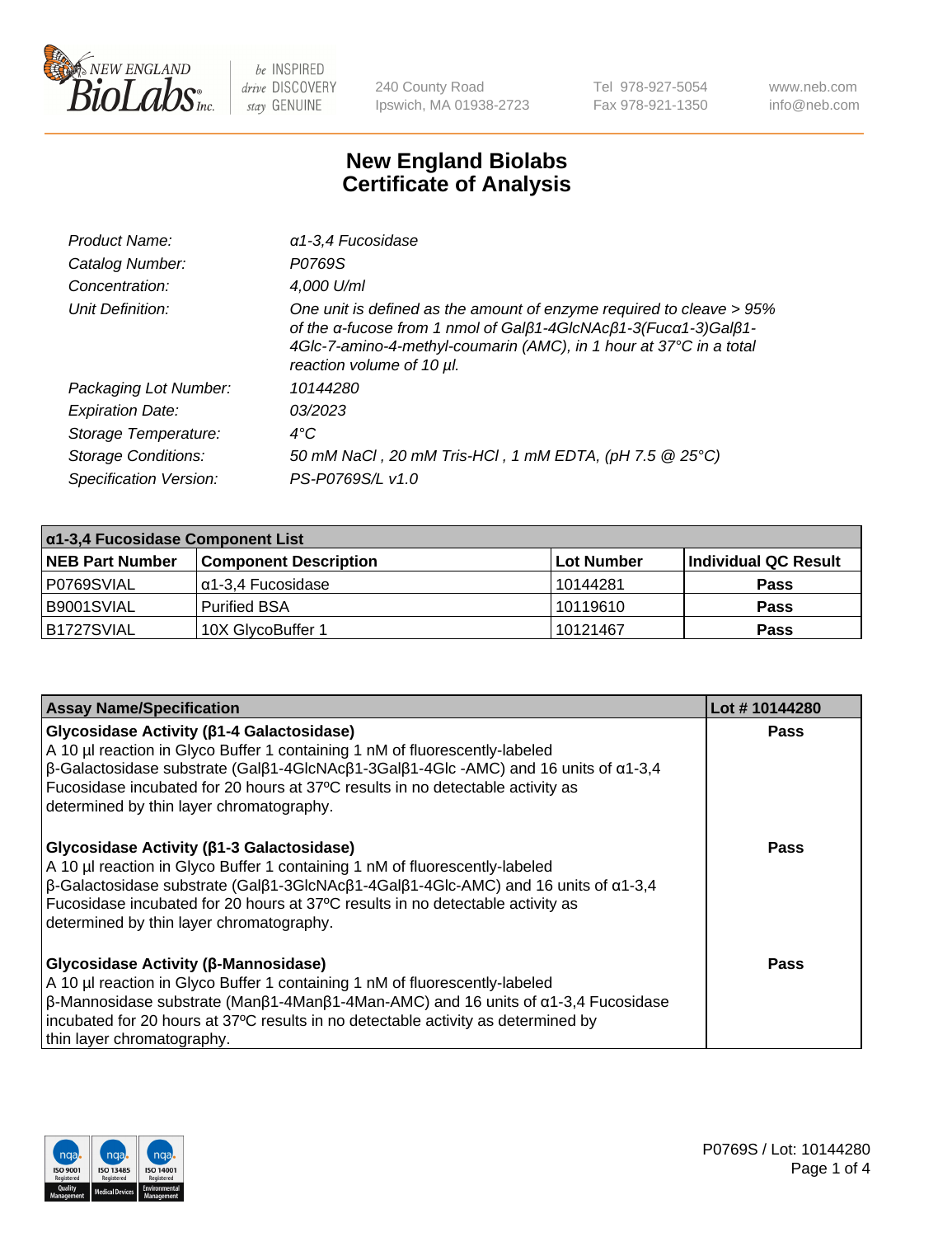

240 County Road Ipswich, MA 01938-2723 Tel 978-927-5054 Fax 978-921-1350

www.neb.com info@neb.com

| <b>Assay Name/Specification</b>                                                                                                                                                                                                                                                                                                                                      | Lot #10144280 |
|----------------------------------------------------------------------------------------------------------------------------------------------------------------------------------------------------------------------------------------------------------------------------------------------------------------------------------------------------------------------|---------------|
| Glycosidase Activity (β-Xylosidase)<br>A 10 µl reaction in Glyco Buffer 1 containing 1 nM of fluorescently-labeled<br>β-Xylosidase substrate (Xylβ1-4Xylβ1-4Xylβ1-4Xyl-AMC) and 16 units of α1-3,4<br>Fucosidase incubated for 20 hours at 37°C results in no detectable activity as<br>determined by thin layer chromatography.                                     | Pass          |
| Glycosidase Activity (β-N-Acetylglucosaminidase)<br>A 10 µl reaction in Glyco Buffer 1 containing 1 nM of fluorescently-labeled<br>β-N-Acetylglucosaminidase substrate (GlcNAcβ1-4GlcNAcβ1-4GlcNAc-AMC) and 16 units of<br>$\alpha$ 1-3,4 Fucosidase incubated for 20 hours at 37°C results in no detectable activity<br>as determined by thin layer chromatography. | Pass          |
| Glycosidase Activity (α1-2 Fucosidase)<br>A 10 µl reaction in Glyco Buffer 1 containing 1 nM of fluorescently-labeled<br>$\alpha$ -Fucosidase substrate (Fuc $\alpha$ 1-2Gal $\beta$ 1-4Glc-AMC) and 16 units of $\alpha$ 1-3,4 Fucosidase<br>incubated for 20 hours at 37°C results in no detectable activity as determined by<br>thin layer chromatography.        | <b>Pass</b>   |
| Glycosidase Activity (a1-3 Galactosidase)<br>A 10 µl reaction in Glyco Buffer 1 containing 1 nM of fluorescently-labeled<br>α-Galactosidase substrate (Galα1-3Galβ1-4GlcNAc-AMC) and 16 units of α1-3,4<br>Fucosidase incubated for 20 hours at 37°C results in no detectable activity as<br>determined by thin layer chromatography.                                | <b>Pass</b>   |
| Glycosidase Activity (α-Neuraminidase)<br>A 10 µl reaction in Glyco Buffer 1 containing 1 nM of fluorescently-labeled<br>α-Neuraminidase substrate (Neu5Acα2-3Galβ1-3GlcNAcβ1-3Galβ1-4Glc-AMC) and 16 units<br>of a1-3,4 Fucosidase incubated for 20 hours at 37°C results in no detectable<br>activity as determined by thin layer chromatography.                  | <b>Pass</b>   |
| Glycosidase Activity (α-Glucosidase)<br>A 10 µl reaction in Glyco Buffer 1 containing 1 nM of fluorescently-labeled<br>$\alpha$ -Glucosidase substrate (Glc $\alpha$ 1-6Glc $\alpha$ 1-4Glc-AMC) and 16 units of $\alpha$ 1-3,4 Fucosidase<br>incubated for 20 hours at 37°C results in no detectable activity as determined by<br>thin layer chromatography.        | <b>Pass</b>   |
| Glycosidase Activity (α-N-Acetylgalactosaminidase)<br>A 10 µl reaction in Glyco Buffer 1 containing 1 nM of fluorescently-labeled<br>α-N-Acetylgalactosaminidase substrate (GalNAcα1-3(Fucα1-2)Galβ1-4Glc-AMC) and 16<br>units of a1-3,4 Fucosidase incubated for 20 hours at 37°C results in no detectable<br>activity as determined by thin layer chromatography.  | Pass          |

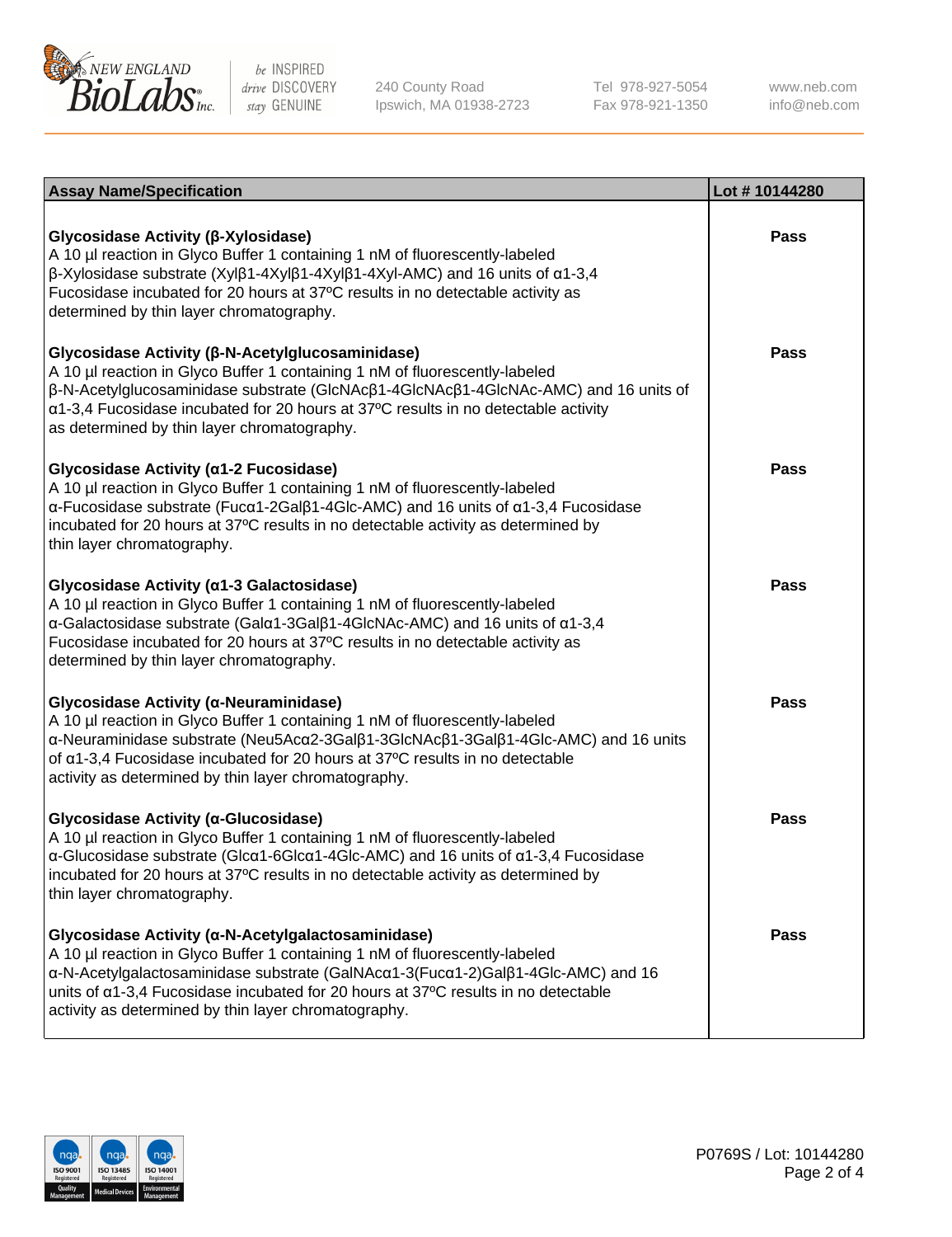

240 County Road Ipswich, MA 01938-2723 Tel 978-927-5054 Fax 978-921-1350 www.neb.com info@neb.com

| <b>Assay Name/Specification</b>                                                                                                                                                                                                                                                                                                                                                    | Lot #10144280 |
|------------------------------------------------------------------------------------------------------------------------------------------------------------------------------------------------------------------------------------------------------------------------------------------------------------------------------------------------------------------------------------|---------------|
| Glycosidase Activity (α1-3 Mannosidase)<br>A 10 µl reaction in Glyco Buffer 1 containing 1 nM of fluorescently-labeled<br>α-Mannosidase substrate (Manα1-3Manβ1-4GlcNAc-AMC) and 16 units of α1-3,4 Fucosidase<br>incubated for 20 hours at 37°C results in no detectable activity as determined by<br>thin layer chromatography.                                                  | <b>Pass</b>   |
| Glycosidase Activity (α1-6 Galactosidase)<br>A 10 µl reaction in Glyco Buffer 1 containing 1 nM of fluorescently-labeled<br>α-Galactosidase substrate (Galα1-6Galα1-6Glcα1-2Fru-AMC) and 16 units of α1-3,4<br>Fucosidase incubated for 20 hours at 37°C results in no detectable activity as<br>determined by thin layer chromatography.                                          | <b>Pass</b>   |
| Glycosidase Activity (α1-6 Mannosidase)<br>A 10 µl reaction in Glyco Buffer 1 containing 1 nM of fluorescently-labeled<br>$\alpha$ -Mannosidase substrate (Man $\alpha$ 1-6Man $\alpha$ 1-6(Man $\alpha$ 1-3)Man-AMC) and 16 units of $\alpha$ 1-3,4<br>Fucosidase incubated for 20 hours at 37°C results in no detectable activity as<br>determined by thin layer chromatography. | <b>Pass</b>   |
| <b>Glycosidase Activity (PNGase F)</b><br>A 10 µl reaction in Glyco Buffer 1 containing 1 nM of fluorescently-labeled PNGase F<br>substrate (Fluoresceinated fetuin triantennary) and 16 units of $\alpha$ 1-3,4 Fucosidase<br>incubated for 20 hours at 37°C results in no detectable activity as determined by<br>thin layer chromatography.                                     | <b>Pass</b>   |
| <b>Protease Activity (SDS-PAGE)</b><br>A 20 µl reaction in 1X Glyco Buffer 1 containing 24 µg of a standard mixture of<br>proteins and a minimum of 40 units of $\alpha$ 1-3,4 Fucosidase incubated for 20 hours at<br>37°C, results in no detectable degradation of the protein mixture as determined by<br>SDS-PAGE with Coomassie Blue detection.                               | <b>Pass</b>   |
| <b>Glycosidase Activity (Endo F2, F3)</b><br>A 10 µl reaction in Glyco Buffer 1 containing 1 nM of fluorescently-labeled Endo F2,<br>F3 substrate (Dansylated fibrinogen biantennary) and 16 units of $\alpha$ 1-3,4 Fucosidase<br>incubated for 20 hours at 37°C results in no detectable activity as determined by<br>thin layer chromatography.                                 | <b>Pass</b>   |
| Glycosidase Activity (Endo F1, F2, H)<br>A 10 µl reaction in Glyco Buffer 1 containing 1 nM of fluorescently-labeled Endo F1,<br>F2, H substrate (Dansylated invertase high mannose) and 16 units of $\alpha$ 1-3,4<br>Fucosidase incubated for 20 hours at 37°C results in no detectable activity as<br>determined by thin layer chromatography.                                  | Pass          |
| <b>Protein Purity Assay (SDS-PAGE)</b>                                                                                                                                                                                                                                                                                                                                             | <b>Pass</b>   |